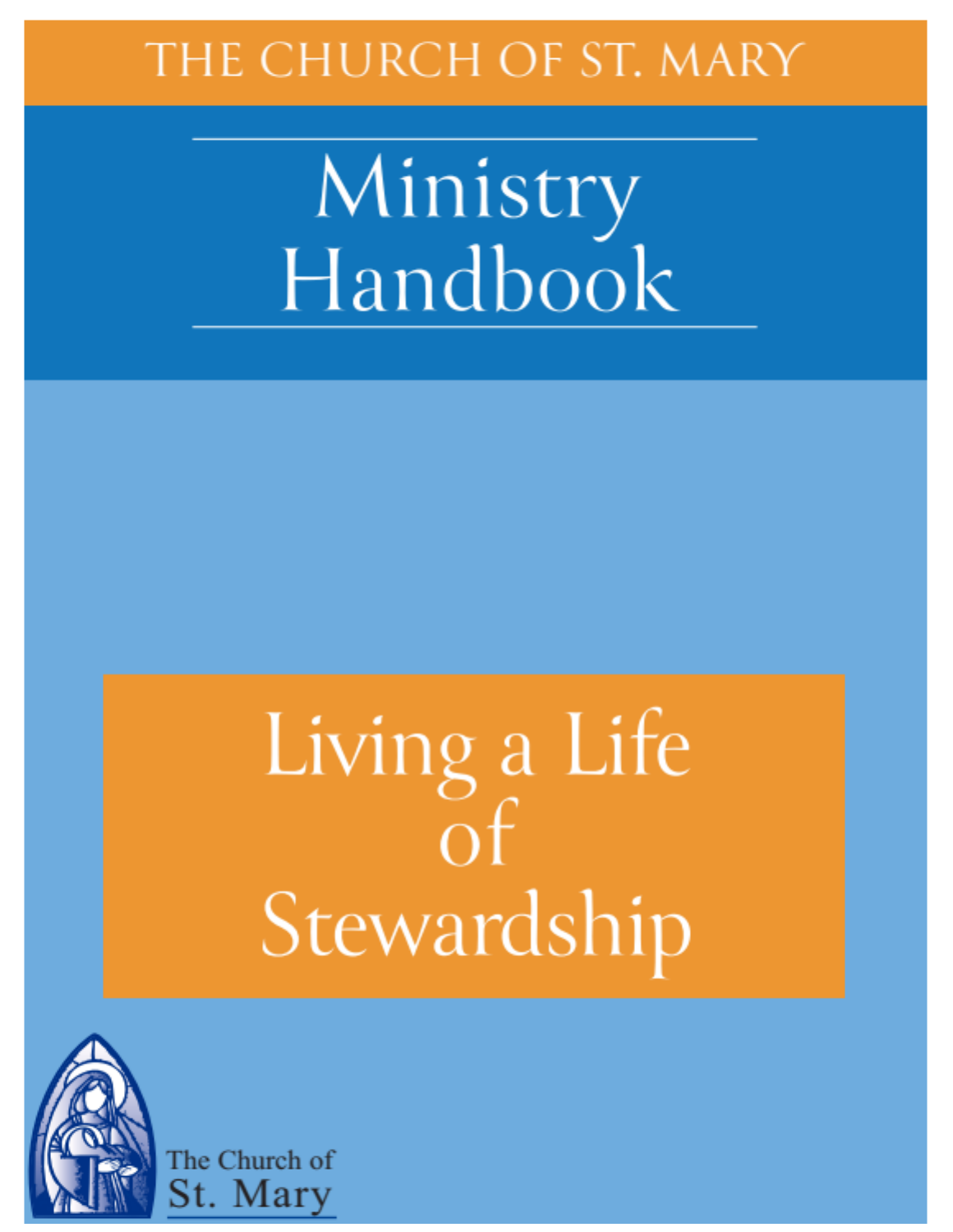#### Table of Contents

| Ministry Contacts (continued)  5                 |
|--------------------------------------------------|
| Area Catholic Community Council  6               |
|                                                  |
|                                                  |
|                                                  |
|                                                  |
|                                                  |
|                                                  |
|                                                  |
| Justice, Peace & Integrity of Creation Committee |
|                                                  |
|                                                  |
|                                                  |
|                                                  |
| Spiritual Growth Opportunities 7                 |
|                                                  |
|                                                  |
|                                                  |
|                                                  |
|                                                  |
|                                                  |
|                                                  |
|                                                  |
|                                                  |
|                                                  |
|                                                  |
|                                                  |
|                                                  |
|                                                  |
|                                                  |
|                                                  |
|                                                  |
| Liturgical Ministries 10                         |

| Extraordinary Minister of Holy Communion  10        |  |
|-----------------------------------------------------|--|
|                                                     |  |
|                                                     |  |
|                                                     |  |
|                                                     |  |
|                                                     |  |
|                                                     |  |
|                                                     |  |
|                                                     |  |
|                                                     |  |
| Seasonal Choir (Christmas and Holy Week/Easter). 11 |  |
|                                                     |  |
|                                                     |  |
|                                                     |  |
| Little Saints Sunday School Classes  12             |  |
|                                                     |  |
| First Reconciliation & First Communion 12           |  |
| Middle School Faith Formation Classes 12            |  |
| Senior High Faith Formation Classes  12             |  |
|                                                     |  |
| Adult Faith Formation  13                           |  |
| Rite of Christian Initiation of Adults (RCIA)  13   |  |
|                                                     |  |
|                                                     |  |
| Parish Library at St. Mary's School  13             |  |
| Supporting Organizations 14                         |  |
|                                                     |  |
|                                                     |  |
|                                                     |  |
|                                                     |  |
|                                                     |  |
| Faith Enrichment Opportunities  15                  |  |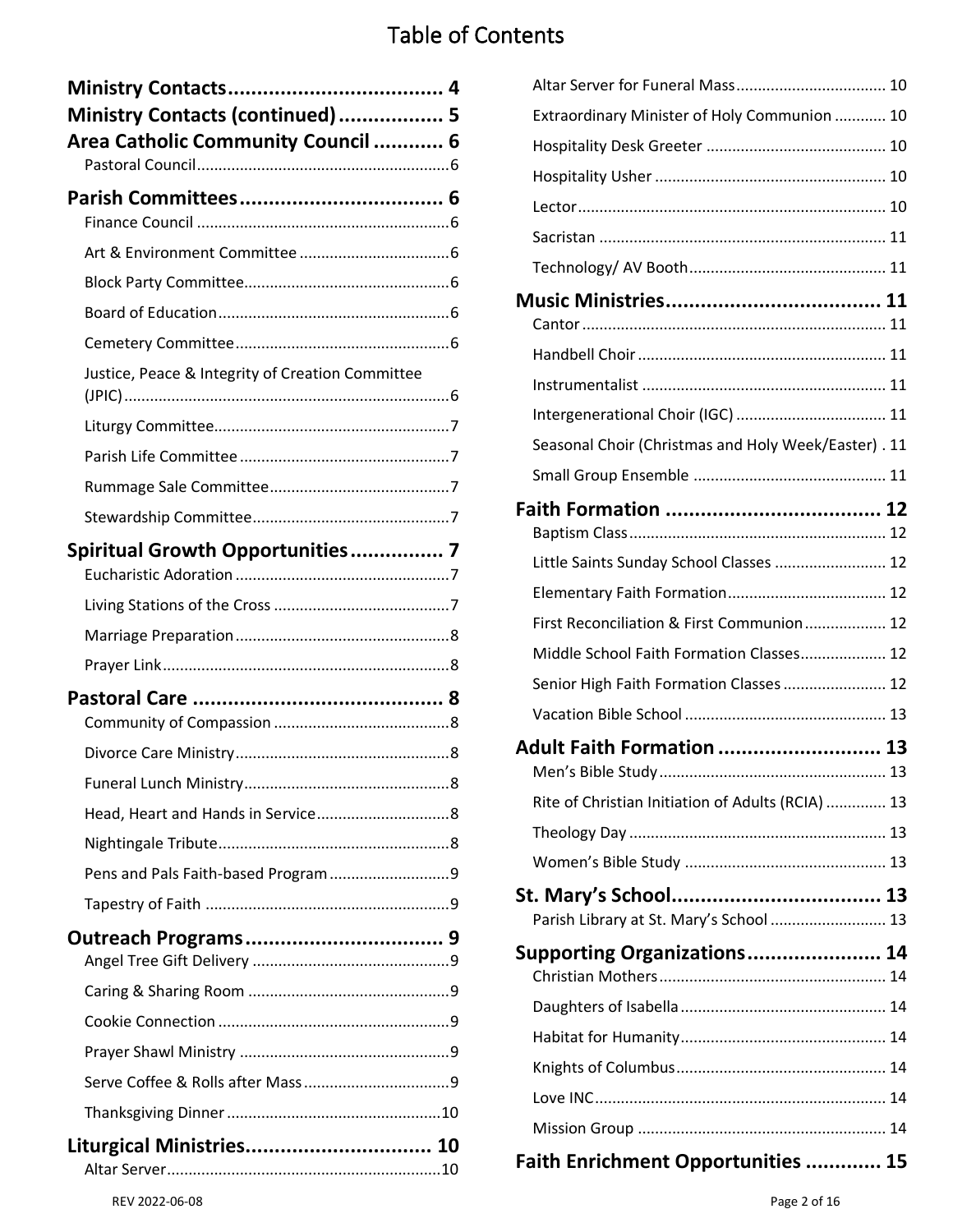| Residents Encounter Christ (REC) 16  |  |
|--------------------------------------|--|
|                                      |  |
| Together Encountering Christ (TEC)16 |  |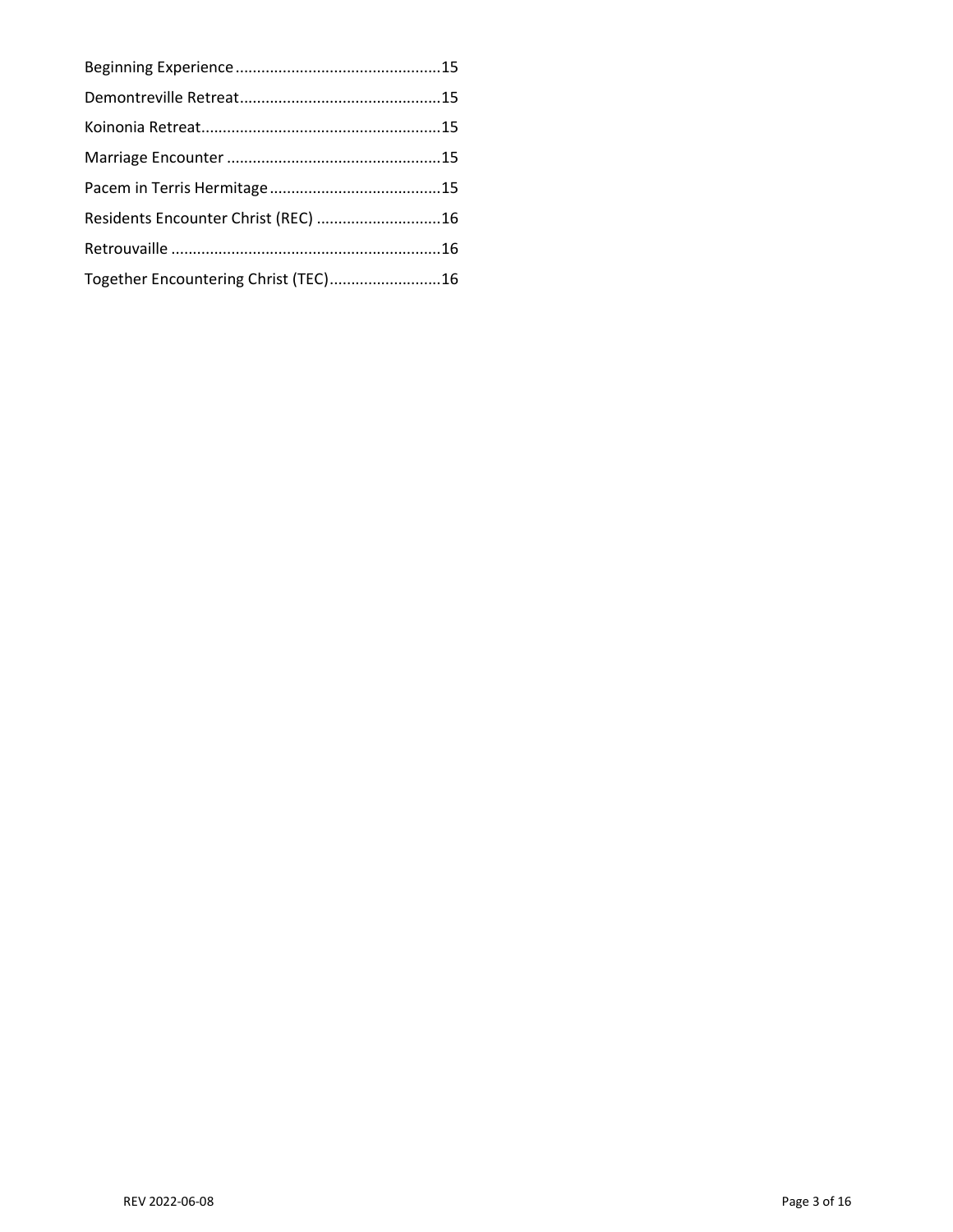# <span id="page-3-0"></span>Ministry Contacts

Angel Tree Gift Delivery April/Brad Brejcha 320-762-4055 [brej215@hotmail.com](mailto:brej215@hotmail.com) Altar Server **Fr. Matthew** 320-763-5781 [father@stmaryalexandria.org](mailto:father@stmaryalexandria.org) Art & Environment Committee Bonnie Bromen 320-763-9429 bromen 5@yahoo.com

Bible Study (Men's) Mike Sponsler 320-759-1911 [sponslermc@gmail.com](mailto:sponslermc@gmail.com) Block Party Committee Mike Donnay 320-886-9494 Board of Education Jason Rauk 320-808-3998 [jasonrauk@gmail.com](mailto:jasonrauk@gmail.com)

Cemetery Committee Leon Breun 612-720-7609 [leon.breun@mac.com](mailto:leon.breun@mac.com) Christian Mothers Mary Lou Klimek 320-762-2502 Children's Liturgy of the Word Laurie Bienias 320-763-9202 [lbienias@stmaryalexandria.org](mailto:lbienias@stmaryalexandria.org) Coffee & Rolls Hospitality Parish Office 320-763-5781 [stmary@stmaryalexandria.org](mailto:stmary@stmaryalexandria.org) Community of Compassion Kathy Fischer 320-763-5781 [kfischer@stmaryalexandria.org](mailto:kfischer@stmaryalexandria.org) Daughters of Isabella Mary Kaye Wright 320-815-2553 [jemkwright@charter.net](mailto:jemkwright@charter.net) Divorce Care Ministry **Fr. Matthew 520-763-5781** [father@stmaryalexandria.org](mailto:father@stmaryalexandria.org) Eucharistic Adoration Sue McCulloch 320-762-2053 [tscamcculloch@charter.net](mailto:tscamcculloch@charter.net) Extraordinary Minister of Holy Comm. Fr. Matthew 320-763-5781 [father@stmaryalexandria.org](mailto:father@stmaryalexandria.org) Faith Community Nurse Kathy Fischer 320-763-5781 [kfischer@stmaryalexandria.org](mailto:kfischer@stmaryalexandria.org) Faith Formation Faith Formation Office 320-763-9202 [stmreled@stmaryalexandria.org](mailto:stmreled@stmaryalexandria.org) Finance Council Mike Dolan 320-763-4705 Funeral Lunch Ministry Francie Peterson 320-360-0325 [francie.peterson1@gmail.com](mailto:francie.peterson1@gmail.com)

Habitat for Humanity **Mary Gorghuber** 320-762-4255 [mary@hfhdouglascounty.org](mailto:mary@hfhdouglascounty.org) Head, Heart and Hands in Service Kathy Fischer 320-763-5781 [kfischer@stmaryalexandria.org](mailto:kfischer@stmaryalexandria.org) Hospitality Desk Greeter Fr. Matthew 320-763-5781 [father@stmaryalexandria.org](mailto:father@stmaryalexandria.org) Hospitality Usher **Fr. Matthew** 320-763-5781 [father@stmaryalexandria.org](mailto:father@stmaryalexandria.org) Justice Peace & the Integrity of Creation Rita von Holtum 320-221-1435 [ritavonholtum@yahoo.com](mailto:ritavonholtum@yahoo.com) Knights of Columbus Hank Wessel 320-766-4519 [hjw151@gctel.net](mailto:hjw151@gctel.net) Lector **Fr. Matthew 520-763-5781** Father@stmaryalexandria.org [father@stmaryalexandria.org](mailto:father@stmaryalexandria.org) Liturgy Committee Fr. Matthew 320-763-5781 [father@stmaryalexandria.org](mailto:father@stmaryalexandria.org) Living Stations of the Cross Bonnie Bromen 320-763-9429 [bromen5@yahoo.com](mailto:bromen5@yahoo.com) Love INC Love INC Love INC 320-759-3022 [director@loveincdouglas.org](mailto:director@loveincdouglas.org) Marriage Encounter Jason & Kim Rauk 320-808-3998 [jasonrauk@gmail.com](mailto:jasonrauk@gmail.com) Mission Group Joyce Burghardt 320-763-7615 [gjburg35@gmail.com](mailto:gjburg35@gmail.com) Multiple Sclerosis Support Group Kathy Fischer 320-763-5781 [kfischer@stmaryalexandria.org](mailto:kfischer@stmaryalexandria.org) Music Ministries Parish Office 320-763-5781 [stmary@stmaryalexandria.org](mailto:stmary@stmaryalexandria.org) Parish Life Committee Verna Winter 507-329-0135 [wintermj2@gmail.com](mailto:wintermj2@gmail.com) Pastoral Council Fr. Matthew 320-763-5781 [father@stmaryalexandria.org](mailto:father@stmaryalexandria.org) Prayer Link Mate Communication Celly Wosepka 320-762-0303 [wosepkak@aol.com](mailto:wosepkak@aol.com) Prayer Shawl **Kay Stepan** Kay Stepan 320-815-6604

Brian Langager 763-257-3181 Terry Crandall 320-763-6755

Altar Server for Funerals **Parish Office** 320-763-5781 [stmary@stmaryalexandria.org](mailto:stmary@stmaryalexandria.org) Kathy Kretschmer 612-840-8379 [kathy.kretsch@icloud.com](mailto:kathy.kretsch@icloud.com) Assist at Parish Retreats/Events Laurie Bienias 320-763-9202 [lbienias@stmaryalexandria.org](mailto:lbienias@stmaryalexandria.org) Baptism Class **Laurie Bienias** 1320-763-9202 [lbienias@stmaryalexandria.org](mailto:lbienias@stmaryalexandria.org) Bible Study (Women's) Lori Mayer-Perowitz 320-760-3454 [catholicwomenstudy@gmail.com](mailto:catholicwomenstudy@gmail.com) Caring & Sharing Room MaryAnn Langager 763-257-3181 [maryannllangager@gmail.com](mailto:maryannllangager@gmail.com) Carol Gaffaney 320-763-3345 [rcgaffaney@gmail.com](mailto:rcgaffaney@gmail.com)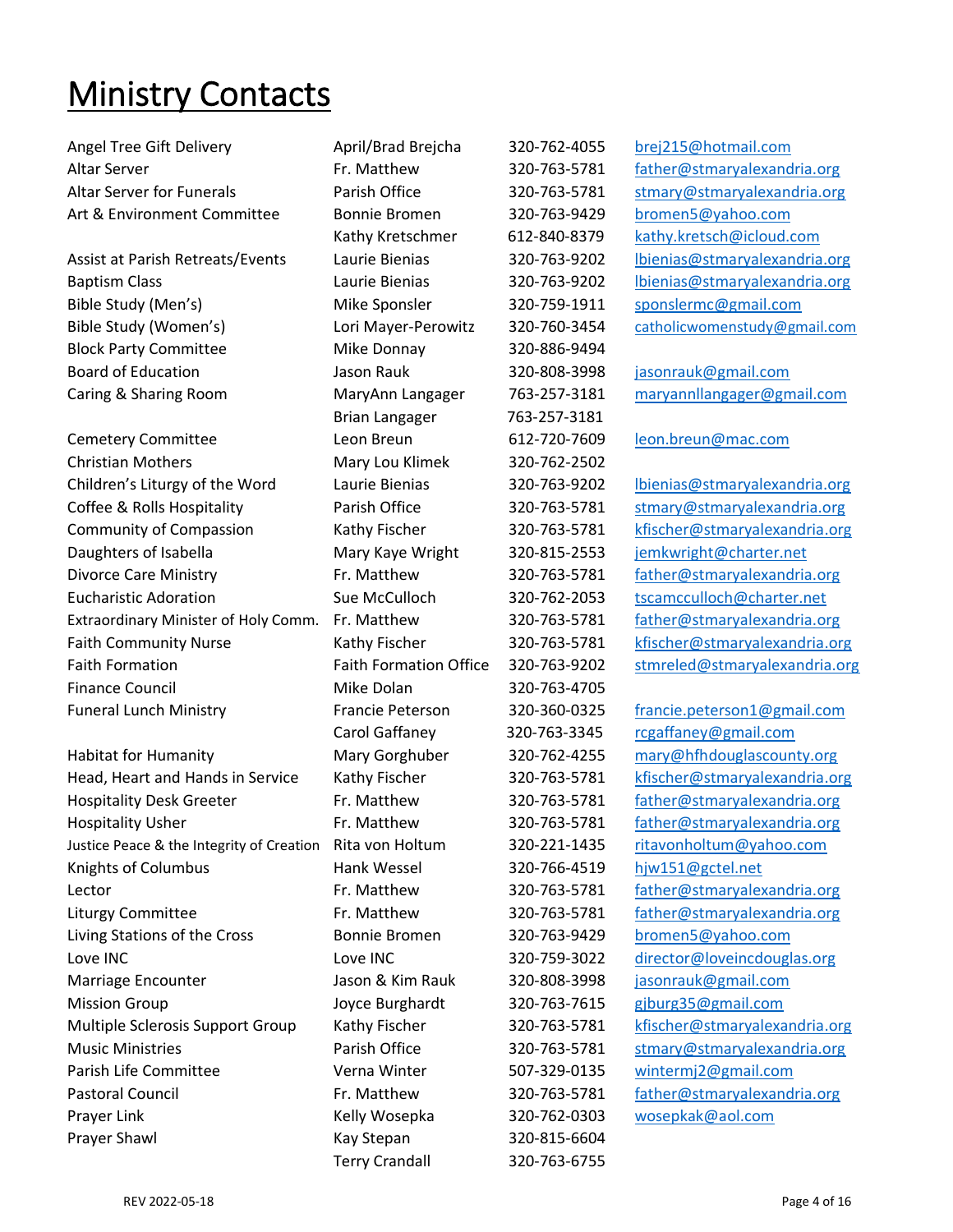# <span id="page-4-0"></span>**Ministry Contacts (continued)**

Rummage Sale **Cecelia Haffner** 320-762-2725

Stewardship Committee **Cathleen Nordling 612-889-2198** [gale.nordling@gmail.com](mailto:gale.nordling@gmail.com) Sunday School (Little Saints) Julie Desautels 320-846-1842 [2plus6@gmail.com](mailto:2plus6@gmail.com) Thanksgiving Dinner Phil & Bonnie Bromen 320-763-9429 [bromen5@yahoo.com](mailto:bromen5@yahoo.com)

Vacation Bible School Julie Desautels 320-846-1842 [2plus6@gmail.com](mailto:2plus6@gmail.com)

Julie Desautels 320-491-7089 [2plus6@gmail.com](mailto:2plus6@gmail.com)

RCIA Fr. Matthew 320-763-5781 [father@stmaryalexandria.org](mailto:father@stmaryalexandria.org)

St. Mary's School Troy Sladek 320-763-5861 [tsladek@stmaryalexandria.org](mailto:tsladek@stmaryalexandria.org) Sacristan Fr. Matthew 320-763-5781 [father@stmaryalexandria.org](mailto:father@stmaryalexandria.org) Sanctity of Life Group (SOLG) Francie Peterson 320-360-0325 francie.peterson 1@gmail.com Tapestry of Faith Kathy Fischer 320-763-5781 [kfischer@stmaryalexandria.org](mailto:kfischer@stmaryalexandria.org) Technology Committee Todd Wentworth 320-763-5781 [twentworth@stmaryalexandria.org](mailto:twentworth@stmaryalexandria.org) Joe & Betty Roers 320-808-7183 [betty.roers@gmail.com](mailto:betty.roers@gmail.com) Theology Days Laurie Bienias 320-763-9202 [lbienias@stmaryalexandria.org](mailto:lbienias@stmaryalexandria.org)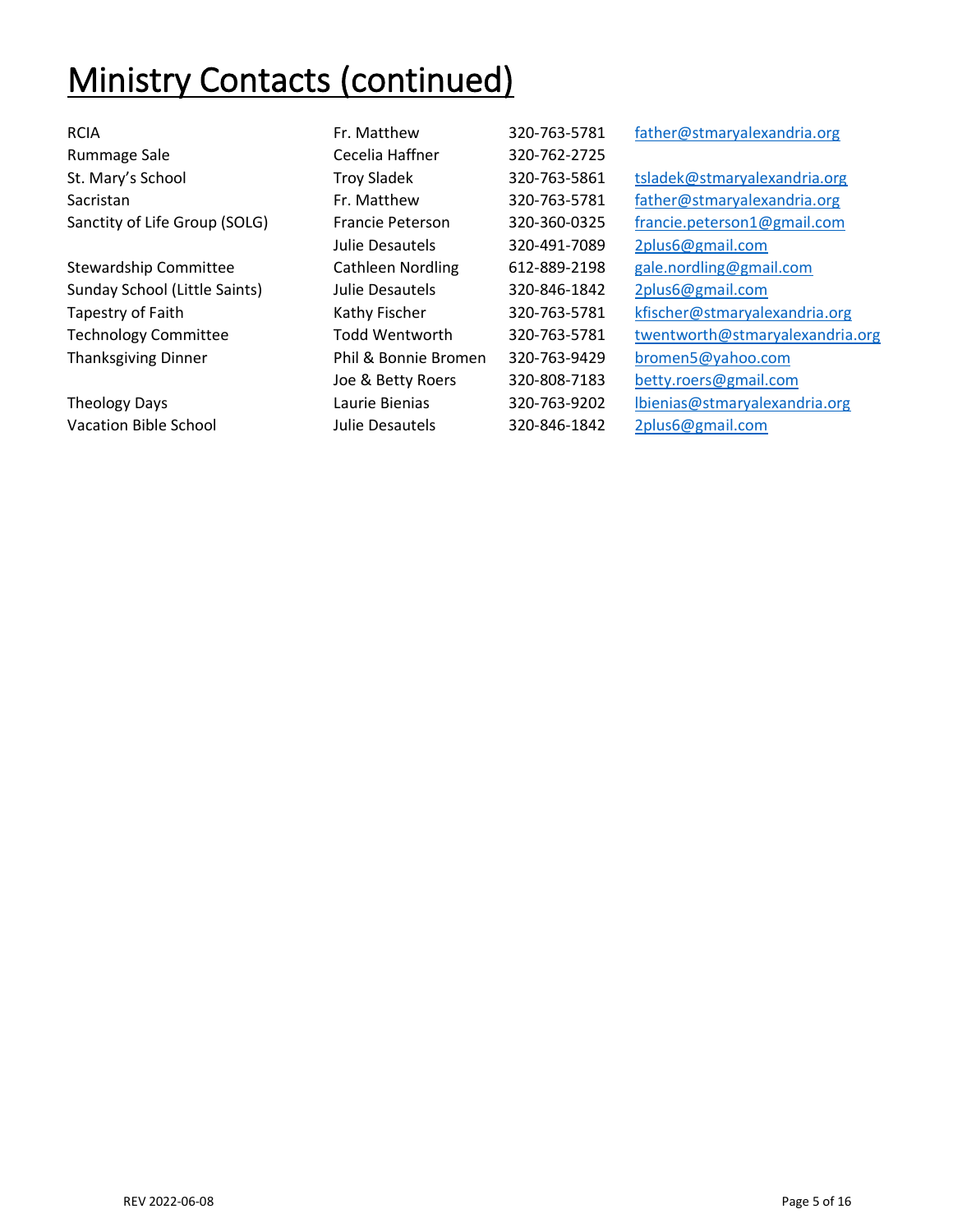# <span id="page-5-0"></span>Area Catholic Community Council

# <span id="page-5-1"></span>Pastoral Council

The Pastoral Council is the preeminent advisory body in the Come to the Water Area Catholic Community (ACC). They are tasked with building an identity as the Come to the Water ACC, assist in establishing and facilitating goals and objectives relating to the pastoral mission and foster participation in the total life and mission of the Church within the Diocese of St. Cloud. All other committees, councils, boards, and commissions report and are held accountable to this council. Any person who has been confirmed and is a member may be elected/appointed to the Council.

# <span id="page-5-2"></span>Parish Committees

# <span id="page-5-3"></span>Finance Council

This is an advisory council for the parish. It meets monthly to assist the pastor and the Parish Business Administrator with the decisions that affect the financial stability of the parish. The council is composed of the pastor, parish administrator, two trustees, one liaison person from the Pastoral Council, and seven members who are appointed.

#### <span id="page-5-4"></span>Art & Environment Committee

Volunteers who have a gift for artistic arrangements follow the Church's guidelines in preparing the liturgical environment for the various church seasons.

# <span id="page-5-5"></span>Block Party Committee

This party is a parish fellowship event for the whole community. Food, music, and games provide something for everyone. This occasion offers many opportunities to volunteer and/or to donate to the food and game booths. There is an opportunity for creative people to develop "Theme Baskets" to be sold at the Silent Auction on the day of the festival. In addition, volunteers are always welcome to serve on the planning committee for this event.

# <span id="page-5-6"></span>Board of Education

This is an advisory committee for the parish whose task it is to review, monitor and evaluate the educational activities of the entire parish. This includes St. Mary's Elementary School, the Faith Formation programs and Adult Faith Formation programs. Board members serve a three-year term.

# <span id="page-5-7"></span>Cemetery Committee

The Cemetery Committee meets periodically to plan, develop, operate, and maintain St. Mary's Cemetery and Mausoleum.

# <span id="page-5-8"></span>Justice, Peace & Integrity of Creation Committee (JPIC)

The JPIC (Justice, Peace and Integrity for Creation) Committee assists our parish in understanding Catholic Social Teaching. JPIC achieves this by supporting, organizing, and training parishioners around the areas of direct service (charity), legislative advocacy, global solidarity and community organizing.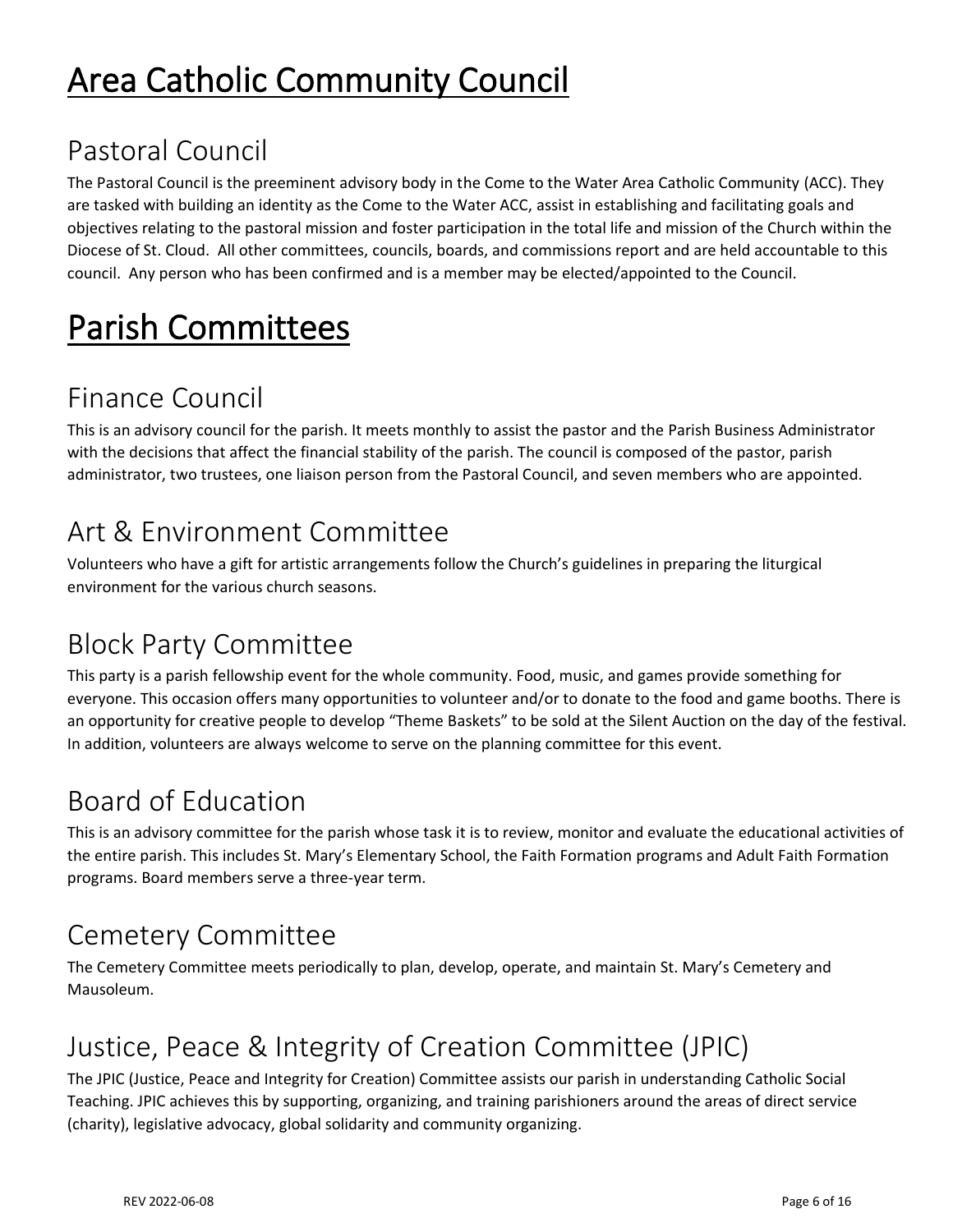# <span id="page-6-0"></span>Liturgy Committee

The Liturgy Committee promotes programs of education, liturgy planning, ministry development and evaluation to help develop the liturgical life of the parish. They aid celebrants in enhancing liturgical celebrations of the parish. Any member of the parish is eligible to serve as a member of this committee. Members of this committee are often nominated by other members in their ministry area.

# <span id="page-6-1"></span>Parish Life Committee

The Parish Life Committee seeks to emphasize the importance of human relationships within our parish community. With this purpose in mind, our committee hopes to promote enrichment for our fellow parishioners and to facilitate social opportunities that will meet the needs of all: the youngest to the eldest, married, widowed, divorced and single.

Assist with Hospitality at Parish Retreats/Events - If you enjoy hosting or entertaining, we need you! Throughout the year several different events are offered to the parish. It takes many people to make these events possible. Some duties would include preparing and serving refreshments, childcare, greeters, and other various duties. Please consider sharing your time and talent to help create a warm and inviting atmosphere to those who participate in these events.

# <span id="page-6-2"></span>Rummage Sale Committee

Once a year a rummage sale is held at St. Mary's School Gym with profits going to charity. The charities include, but are not limited to, the St. Mary's Benevolent Fund and the St. Mary's School Trust Fund. Volunteers are always needed to help set up and work the day of the sale.

# <span id="page-6-3"></span>Stewardship Committee

The Stewardship Committee educates parishioners in various ways throughout the year about how to embrace stewardship as a way of life. The committee encourages parishioners to give freely of their time, talent, and treasure. A Ministry Handbook is maintained on the parish website that offers many ways to become an active and involved member of our faith community. The committee plans the Annual Stewardship Renewal held every fall.

# <span id="page-6-4"></span>Spiritual Growth Opportunities

# <span id="page-6-5"></span>Eucharistic Adoration

Being involved with this ministry will help you make prayer and spending time with our Lord a greater priority in your life. Consider being a regular adorer in our Blessed Sacrament Chapel. We try to have two people present for each hour of Adoration. Bibles and other prayer and meditation books are available to enhance your hour of Adoration. Often you will not need them as the hour of silent meditation goes very quickly. If you are not able to commit to a regular time, you are welcome to come to the Chapel at your leisure.

# <span id="page-6-6"></span>Living Stations of the Cross

Each Lenten season the Living Stations of the Cross bring the death and resurrection of Jesus "to life". Members of the parish present a still-life portrayal of the stations of the cross. Dressed as people from the first century, this hour-long prayer is a visual reminder of the sacrifice and celebration that comes from Jesus' dying and conquering death; even death on a cross. The music, scripture and visuals of the Living Stations of the Cross are a way for many to enter into Easter with a fuller appreciation of Christ as both a human being and the Son of God. Whether part of the cast or simply someone watching from the pews, it provides time to reflect on the grace we have and continue to receive.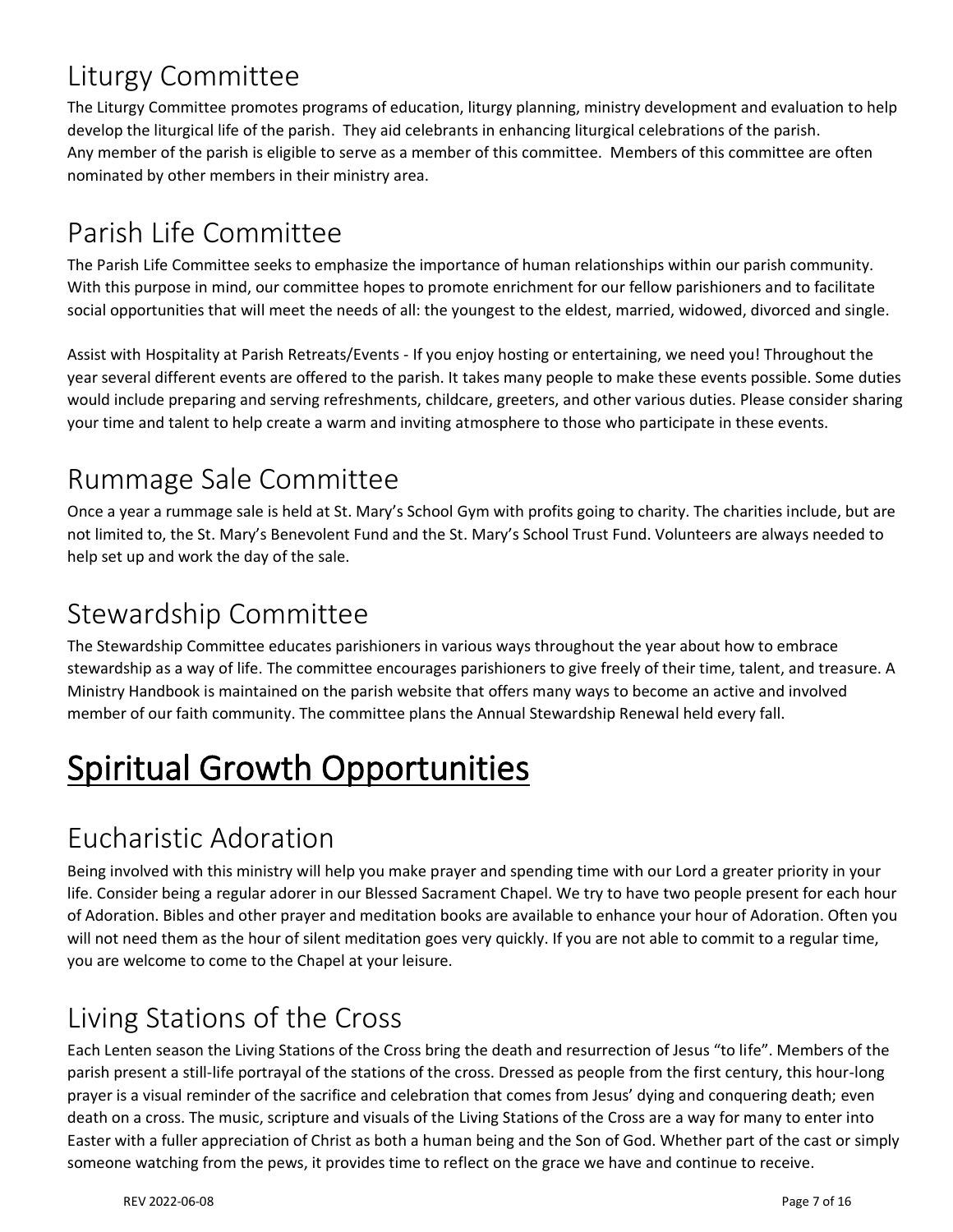# <span id="page-7-0"></span>Marriage Preparation

All sacramental marriages that take place in any diocese in Minnesota must participate in two programs: 1. A diocesan approved Marriage Preparation Course (See http://omf.stcdio.org/marriagecourse-information for the dates the Marriage Course is offered) and 2. Take the pre-marriage inventory and review it with the pastor or a married couple trained in reviewing the inventory. Usually these are done at least six months before the wedding.

# <span id="page-7-1"></span>Prayer Link

St. Mary's Prayer Link is one way to bring your concerns to God with the support of St. Mary's community. All prayer requests are confidential. Anyone may be part of this ministry.

# <span id="page-7-2"></span>Pastoral Care

# <span id="page-7-3"></span>Community of Compassion

Community of Compassion is a bereavement support ministry to parish families who are grieving the death of a loved one. Volunteers serve as a "telephone friend" to a recently bereaved individual. This ministry is open to anyone who has experienced the death of a loved one longer than 18 months ago. Initial training is 1 1/2 hours. The ongoing time commitment is variable.

# <span id="page-7-4"></span>Divorce Care Ministry

Teams are being formed to help those who are struggling with the reality of divorce in their lives. Some are part of a presenting team; others will serve as people who give a listening ear and walk with someone who is dealing with divorce issues. Divorce Care ministers are usually those who themselves have undergone divorce and have come to some peace about it.

# <span id="page-7-5"></span>Funeral Lunch Ministry

Nine groups of parishioners from The Church of St. Mary provide cookies or bars and set up and serve funeral lunches. Needs include, kitchen help, servers, and volunteer bakers. Volunteers from each group coordinate the funeral lunch.

# <span id="page-7-6"></span>Head, Heart and Hands in Service

This outreach ministry engages volunteers to share presence, prayer and deeds with homebound parishioners through sacramental, spiritual and charitable forms of service.

# <span id="page-7-7"></span>Nightingale Tribute

The Nightingale Tribute is a brief inserted ceremony performed by nurse colleagues during a deceased licensed nurse's memorial, funeral, or graveside service to honor him or her for selfless service to others. The tribute offers fellow nurses an opportunity to commemorate and recognize their colleague's work while recognizing the nurse's unique contributions and service to saving lives. This program is two-fold: 1) spreading the word to families of deceased nurses of this program offering; and 2) recruiting interested nurses (retired or working) who would like to be a part of the Nightingale team for the Alexandria area.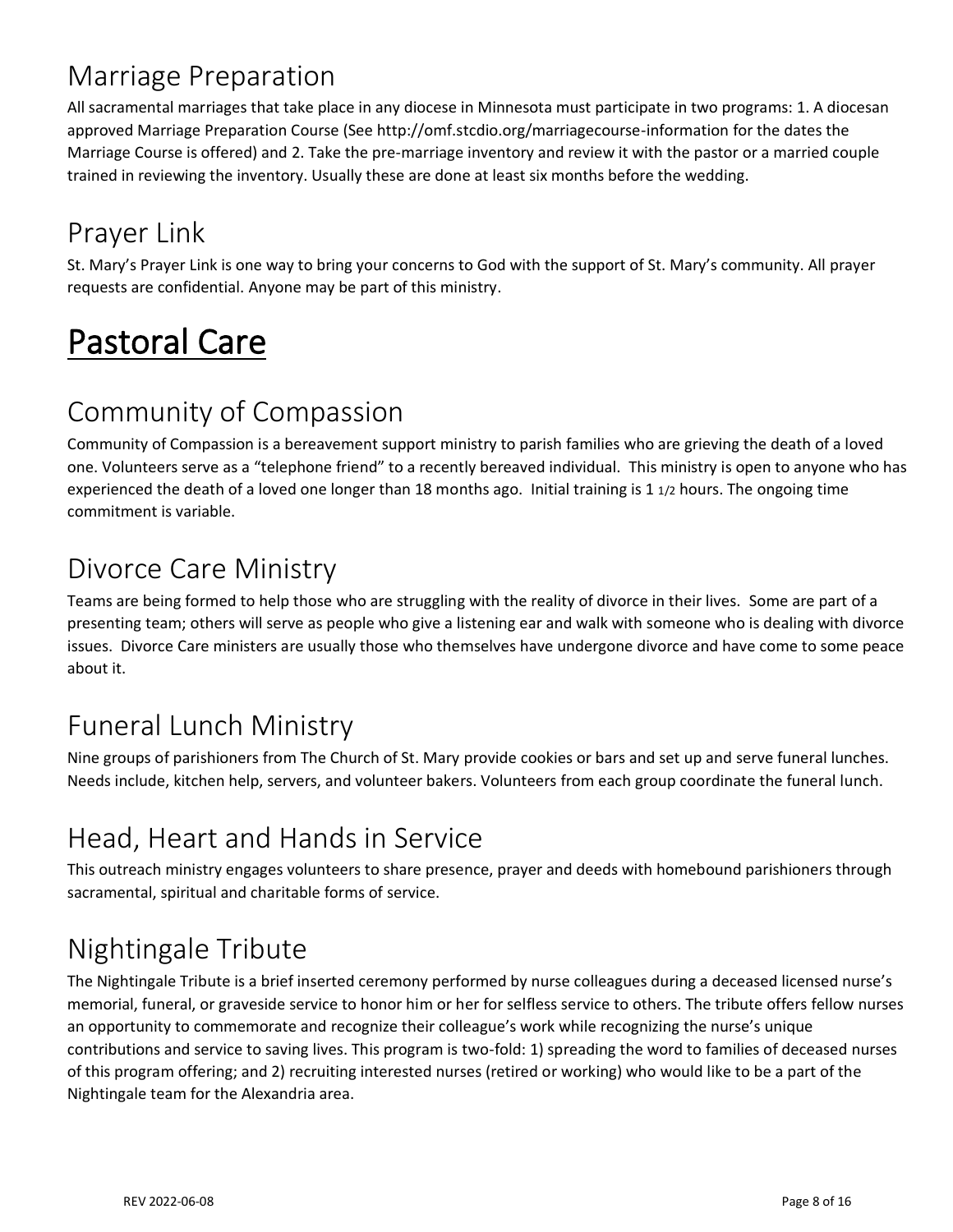# <span id="page-8-0"></span>Pens and Pals Faith-based Program

Recognizing the need to offer inclusion in Adult Faith Formation to parishioners with disabilities, Pens and Pals is a new ministry. It is intended to love and serve persons in our faith community with disabilities by creating a trusting partnership between all abilities of adult parishioners. God wants our lives to overflow with mercy, love and compassion. The Pens and Pals outreach program will engage parish volunteers in partnering with persons with disabilities in a variety of any-age, any-ability activities. This ministry is intended to provide friendship and inclusion to our parishioners with disabilities; and build a bond between parishioners of all abilities. **"**Whatsoever you do to the least of your brothers and sisters you do unto me" (Matthew 25: 40).

# <span id="page-8-1"></span>Tapestry of Faith

This outreach visitation ministry reaches residents of local nursing homes. Training and support are provided.

# <span id="page-8-2"></span>Outreach Programs

# <span id="page-8-3"></span>Angel Tree Gift Delivery

The Christmas Angel Tree program is a ministry in which parishioners purchase gifts anonymously for those less fortunate. Names are received from parishioners as well as various human service organizations throughout the community. Many families are blessed through the fellowship of both giving and receiving, as the gifts are delivered in person by parish volunteers in time for Christmas.

#### <span id="page-8-4"></span>Caring & Sharing Room

The Caring & Sharing Room is a volunteer charity organization sponsored by The Church of St. Mary and is supported by several area churches, organizations and individuals. It collects, stores and provides used furniture and basic household items in good condition from community members and shares them with needy families in Douglas County through referrals from approved community service and crisis agencies. Volunteers can participate by being placed on a pick-up and delivery team that serves once every 6 weeks.

#### <span id="page-8-5"></span>Cookie Connection

Parishioners contribute cookies during the Christmas season which are packaged and delivered to persons living in nursing homes, are homebound, or are alone and might not otherwise be able to enjoy this part of the Christmas tradition. Volunteers help by baking, bagging and delivering cookies.

# <span id="page-8-6"></span>Prayer Shawl Ministry

Knitters pray while creating shawls for parish members needing comfort and healing. Shawls are blessed by the Pastor before being delivered. Knitters are always welcome and encouraged to join this outreach ministry.

# <span id="page-8-7"></span>Serve Coffee & Rolls after Mass

Groups and parish members (individuals and families) volunteer to serve coffee and rolls Sunday mornings after 8 a.m. and 10 a.m. Masses. Volunteers of all ages and abilities can help serve coffee and rolls. Typically, 3-4 people are called upon for each Mass on Sundays to set up, serve, and clean up (supplies, food and beverages are brought in ready to serve by coordinators). This is great fellowship time for parishioners and visitors within the church. Providing regularly scheduled fellowship on Sundays adds value to us coming together as a community, getting to know the church family.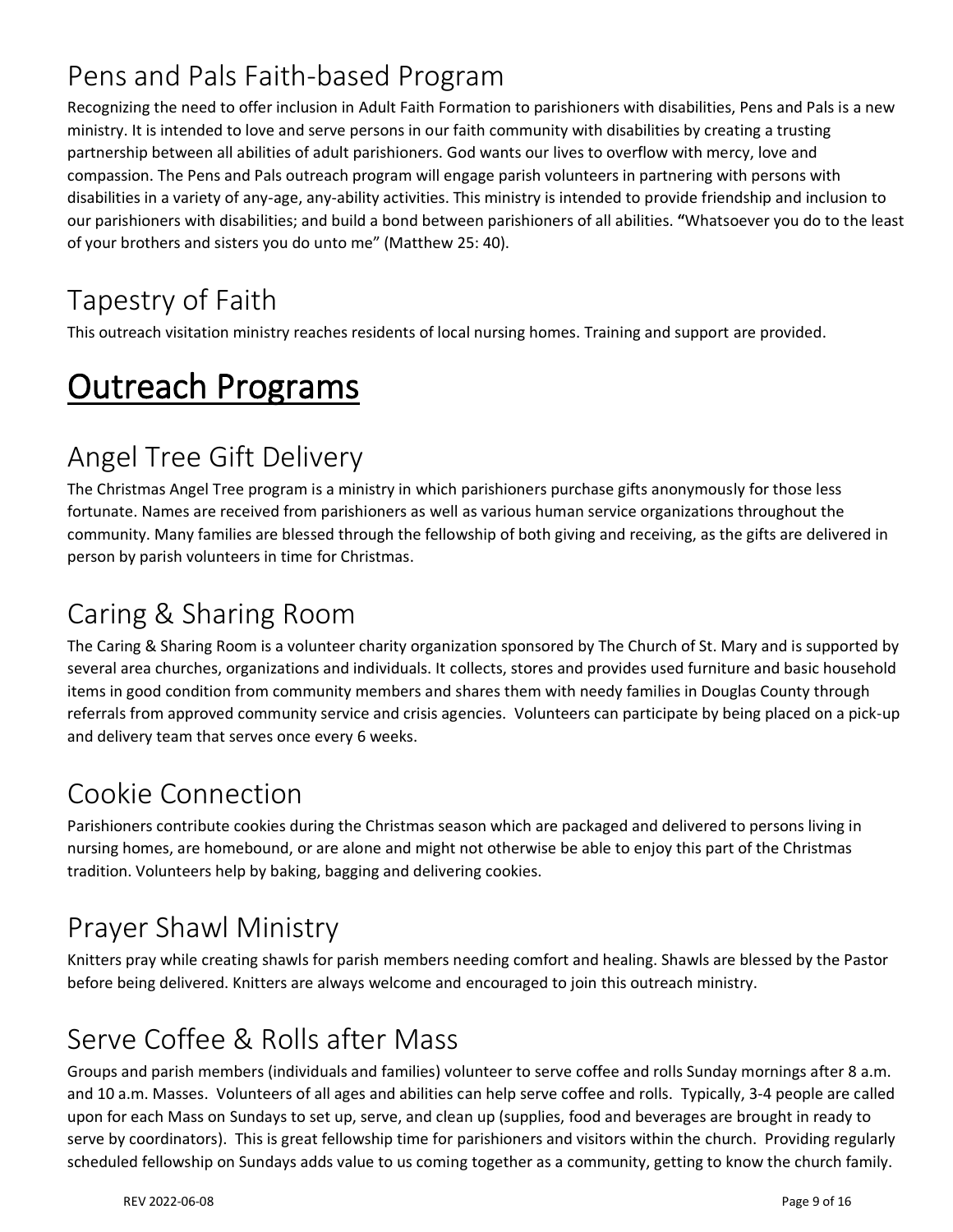# <span id="page-9-0"></span>Thanksgiving Dinner

The Parish Life Committee sponsors the Thanksgiving Dinner. It strives to offer a complete Thanksgiving dinner with all the fixings for those persons in the community who might not otherwise be able to have a Thanksgiving dinner. Volunteers are needed for the preparation, serving, and delivery of these meals.

# <span id="page-9-1"></span>Liturgical Ministries

# <span id="page-9-2"></span>Altar Server

Altar servers assist around the altar, adding to the ceremony by carrying candles, incense, or the cross. Servers are to arrive 15 minutes before the liturgy begins. Servers usually begin serving in the middle of the third grade and can serve through adulthood. School-age servers, as well as adults, are needed.

#### <span id="page-9-3"></span>Altar Server for Funeral Mass

Adults who are available and willing to act as an altar server for a funeral Mass are invited to consider joining this ministry.

# <span id="page-9-4"></span>Extraordinary Minister of Holy Communion

Extraordinary ministers of Holy Communion help distribute the Eucharist at daily, funeral and weekend Masses. Help is also needed to distribute communion at the hospital and to the homebound. They work in a team environment and serve 1-2 times a month. Ministers must be confirmed, practicing Catholics. Attendance at an annual training is required.

# <span id="page-9-5"></span>Hospitality Desk Greeter

Greeters are people with a gift for hospitality who welcome parishioners and guests with a handshake and conversation and make an effort to introduce new people to others. Scheduling is done on a 3-month cycle at the Mass of your choice. Duties include welcoming visitors to The Church of St. Mary, answering any questions regarding the parish and registering new parishioners. This ministry involves being present at the kiosk 15 minutes before and after your designated weekend Mass.

# <span id="page-9-6"></span>Hospitality Usher

Ushers assist at the weekend Masses, welcome and seat people, take up the offering, invite members of the assembly to take part in the Presentation of the Gifts, guide parishioners to Communion, hand out the bulletin after Mass and ready the church for the next Mass. Ushers work in a team environment and serve one to two times a month.

#### <span id="page-9-7"></span>Lector

Lectors primarily proclaim the Word of God at weekend Masses. The ability to be heard and understood is a requirement. The parish provides a resource entitled "Sunday Missal" to help readers familiarize themselves with the Scriptures. Lectors are scheduled in a 3-month cycle at the Mass of their choice. Attendance at an annual training is required. Lectors are also needed for funerals and daily Mass.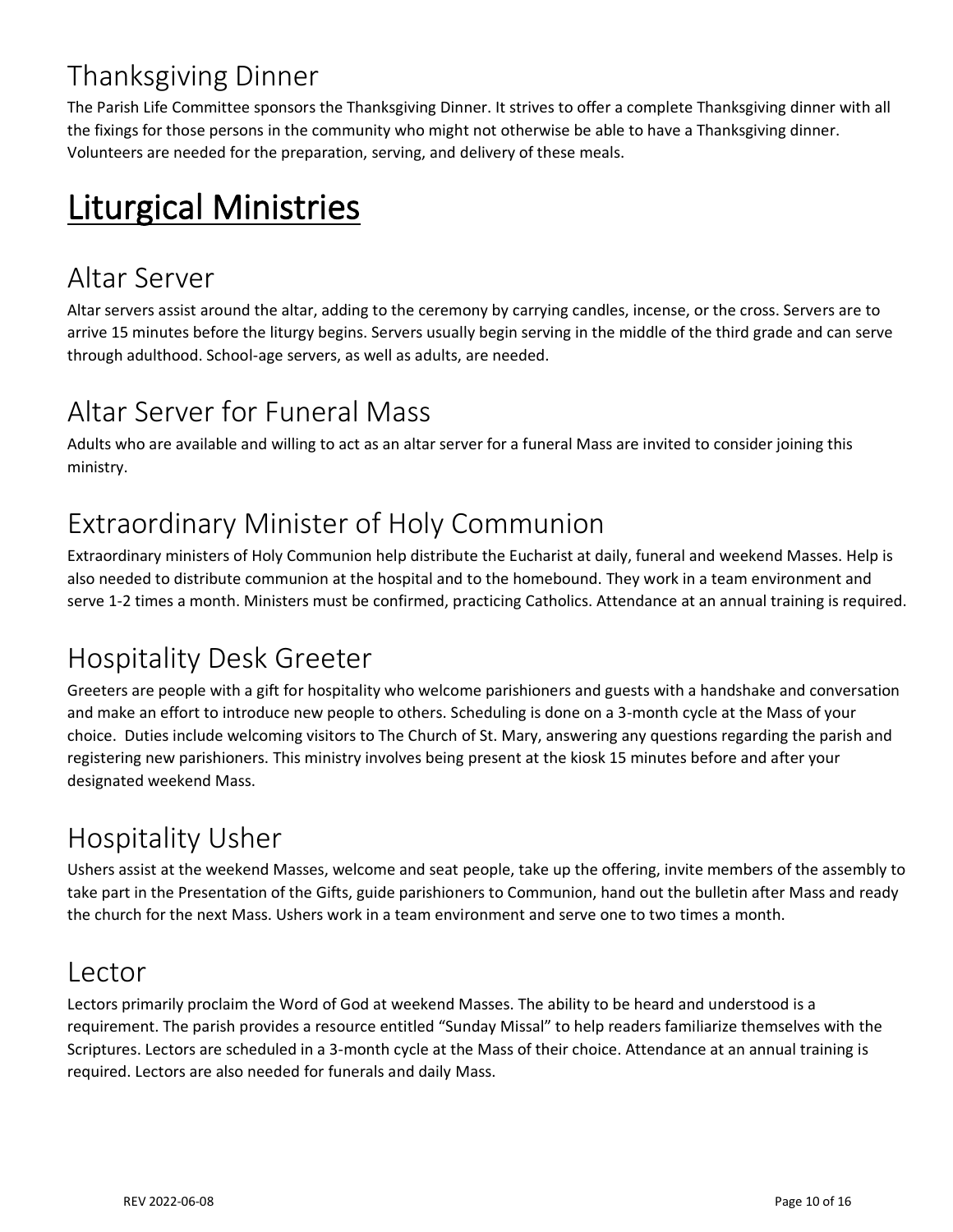#### <span id="page-10-0"></span>Sacristan

Sacristans are responsible for the "set-up" before and after Mass. This includes counting out the number of hosts and pouring out the wine to be used. Sacristans also perform other duties done behind the scenes that are essential to the orderly celebration of Mass. Sacristans are also needed for the school Mass during the week.

# <span id="page-10-1"></span>Technology/ AV Booth

Volunteers are needed at Mass to assist in the AV Booth. Volunteer positions include:

- Advancing PowerPoint slides
- Operating cameras to record & live stream Mass
- Controlling the sound system

<span id="page-10-2"></span>Volunteers can be trained on any or all three positions. Training is provided.

# Music Ministries

#### <span id="page-10-3"></span>Cantor

The Cantor is responsible for greeting the assembly as Mass begins and providing musical leadership that fosters the "full, active and conscious participation" of the assembly. This ministry requires an audition.

# <span id="page-10-4"></span>Handbell Choir

The Handbell Choir enhances liturgical music at approximately one Mass per month, September through December, and April through June. Members need not have experience playing bells but should be able to follow tempo beats and read a line of notes.

#### <span id="page-10-5"></span>Instrumentalist

Various instrumental leadership is welcome for enhancing the sung prayer of the community. All types of instruments are welcome, and all ages are invited.

# <span id="page-10-6"></span>Intergenerational Choir (IGC)

The Intergenerational Choir is a community infused experience that enhances the sung prayer of the congregation. The choir sings approximately one 10:00 Mass per month, October through May. Rehearsal is one hour before Mass. Everyone is welcome from Kindergarten to Adult!

# <span id="page-10-7"></span>Seasonal Choir (Christmas and Holy Week/Easter)

The Seasonal Choir will sing at the 10:00 P.M. Christmas Eve Mass and/or during Holy Week. (Palm Sunday - 10:00 A.M., Holy Thursday - 7:30 P.M., and Easter Vigil - 8:30 P.M.) Rehearsals will be Wednesday nights for 4-5 weeks prior to the Mass date from 5:00 - 6:30 P.M.

# <span id="page-10-8"></span>Small Group Ensemble

(Women's Choir, Men's Choir or other Ensemble) Formed as needed.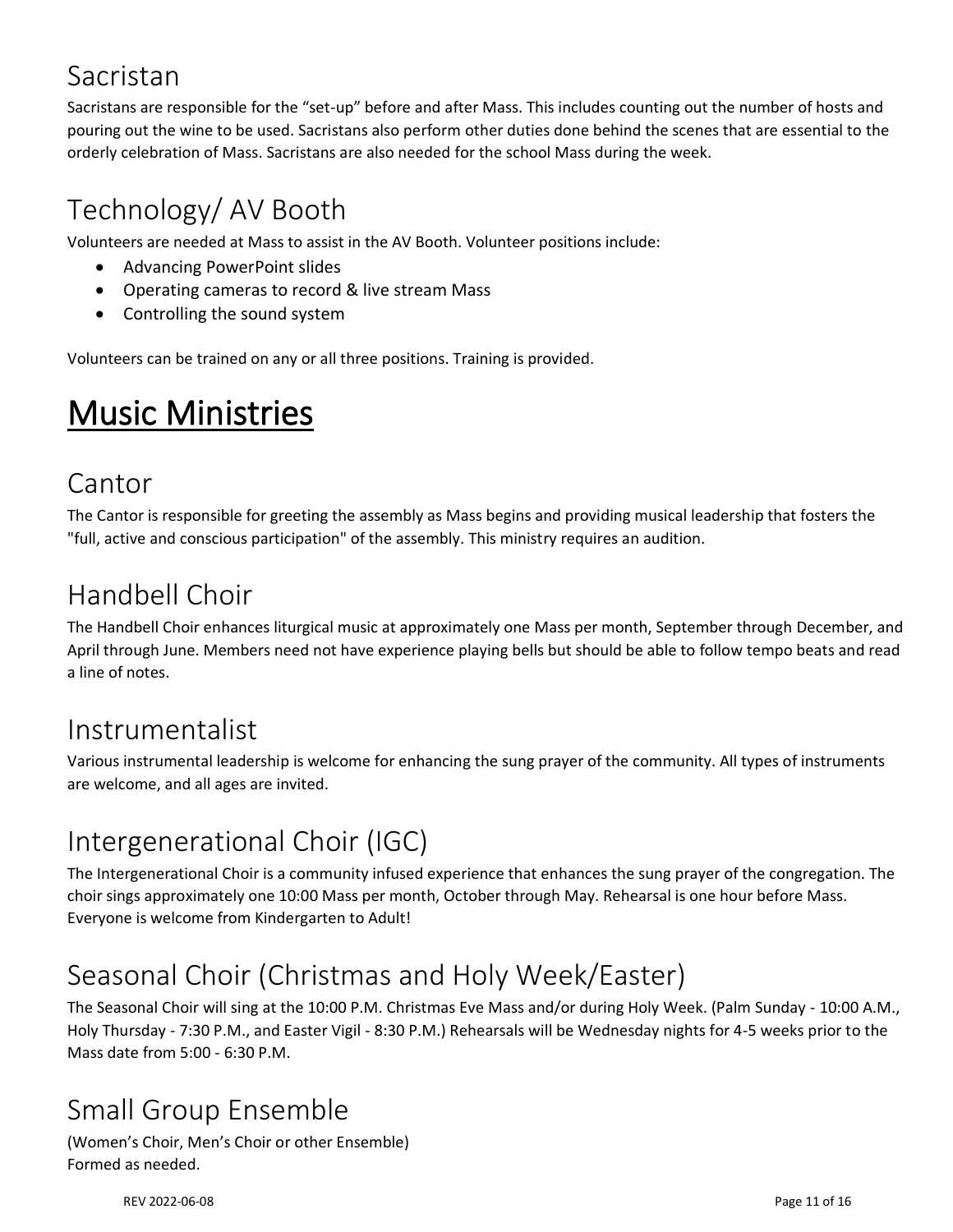# <span id="page-11-0"></span>Faith Formation

The Faith Formation Department at St. Mary's is a vital part of parish life. This department has an influence over more than five hundred students and utilizes more than fifty teachers, assistants, and substitute teachers. Some positions may require training, which will be provided.

# <span id="page-11-1"></span>Baptism Class

This Baptism class is offered one night every other month. It is required for those parents who, for the first time, are having a child baptized into the Catholic faith. Children who are 7 years old or younger are considered an "infant" regarding baptism within the Catholic Church.

If your child is age 7 or older, we will work with you to find the best pathway that leads your child to the sacrament of Baptism – and the other sacraments.

# <span id="page-11-2"></span>Little Saints Sunday School Classes

This is open to all children 4 years of age through kindergarten on Sundays from 9:50 to 11:00 a.m. The sessions run from the end of September until the Sunday before Palm Sunday. We need at least one teacher and one helper for each class, and we also need substitutes. We do not meet when there are school vacations, so no one must fear being tied down every single Sunday! Sharing your faith with these little ones is a special experience. All materials are supplied for you.

#### <span id="page-11-3"></span>Elementary Faith Formation

Classes for Grades 1, 3, 4 & 5 are held on Wednesday evenings, mid-September through April. Small group leaders, substitute leaders and a hall monitor are needed. Training and materials are provided.

# <span id="page-11-4"></span>First Reconciliation & First Communion

Instruction for the sacraments of First Reconciliation and First Communion are taught to 2<sup>nd</sup> graders at St. Mary's on Monday evenings. Parent and child attend together to participate in guided lessons. Volunteers are needed to help lead the lessons.

# <span id="page-11-5"></span>Middle School Faith Formation Classes

These classes are open to Grades 6 - 8. Sessions run on Wednesday or Sunday evenings, mid-September through April. Small group leaders, substitute leaders, office help and other volunteers are needed.

# <span id="page-11-6"></span>Senior High Faith Formation Classes

Grades 9-12 meet on Wednesday or Sunday evenings. Confirmation preparation is open to students in grade 11 and higher. Small group leaders, substitute leaders, office help and other volunteers are needed. Other youth ministry activities may include retreats, rallies, mission, and service opportunities.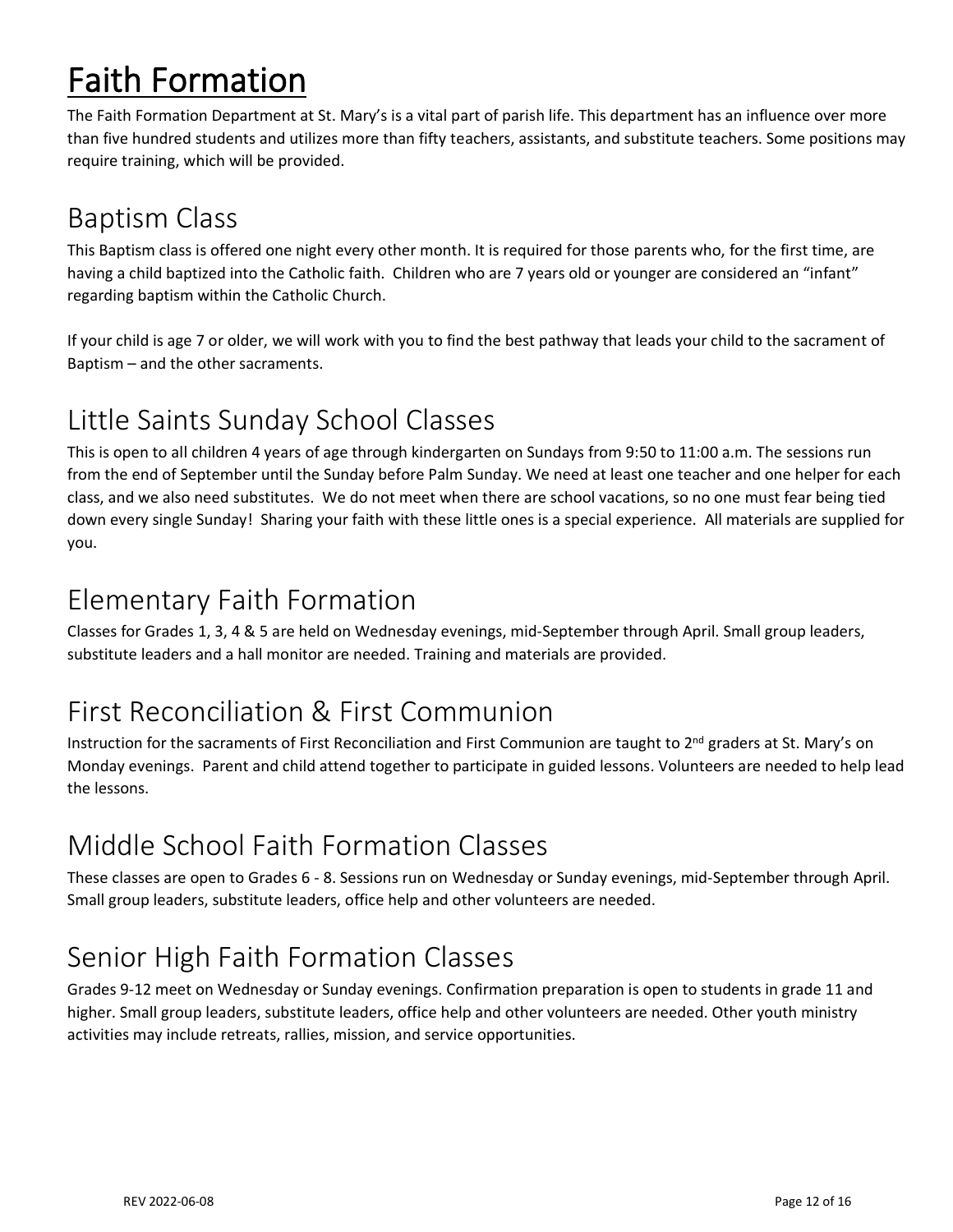# <span id="page-12-0"></span>Vacation Bible School

These sessions run Monday through Thursday the first week after school dismisses for the summer. Classes are open to children ages 4 through Grade 3 from 9:00 a.m. to noon. Volunteers are needed to help with music, snacks, crafts, games, planning and daycare.

# <span id="page-12-1"></span>Adult Faith Formation

# <span id="page-12-2"></span>Men's Bible Study

Men are invited every Thursday at 6 a.m. in the gathering area of the church to study Scriptures that will be used in the next weekend liturgy. This meeting ends in time for attendance at the 7 a.m. Mass.

# <span id="page-12-3"></span>Rite of Christian Initiation of Adults (RCIA)

RCIA is a process of formation for those inquiring and for those interested in joining the Catholic Church through Baptism, Confirmation and Eucharist (full initiation) or from another Christian denomination through Confirmation, Eucharist and Reconciliation. It is also for those baptized Catholic but who have had little formation and need to receive Eucharist and/or Confirmation. RCIA meets on Thursday evenings. Volunteers are needed to be sponsors and to assist with hospitality and/or childcare as needed.

# <span id="page-12-4"></span>Theology Day

Theology Day is a chance for people in our community, who are seeking a deeper understanding of their faith and its place in their everyday lives, to learn from and interact with the theologians of Saint John's School of Theology Seminary. It offers a chance for these scholars to gain insights and grow in their faith, as well. A typical Theology Day consists of registration, followed by a period of conversation/presentation/lecture and refreshments. The conversation then continues as participants are given a chance to continue their discussions with one another. There is no fee for Theology Day, but registration is encouraged. Sessions are typically held in the Great Hall as scheduled.

# <span id="page-12-5"></span>Women's Bible Study

Come join fellow women parishioners as we learn more about the transforming power of the Bible with various program studies. We meet most Saturday mornings from 8 - 10 a.m. No prior Bible Study experience required. Call or email for more information.

# <span id="page-12-6"></span>St. Mary's School

St. Mary's Elementary School is dedicated to educating the whole child within a nurturing Catholic Christian environment for students in grades K thru 6. Opportunities for adults to be involved include being a Lunch Helper by assisting in preparation and serving daily lunch to students from 10:30 a.m. to 12:15 p.m. on a weekly schedule. Assistance is also welcomed in the library by helping to re-shelve and repair books throughout the school year and to help complete library inventory at the end of the school year.

# <span id="page-12-7"></span>Parish Library at St. Mary's School

Parishioners are welcome to check out books from the adult section of the school library on an honor system. The selection includes topics from religion, to history, to art and things in between. Donated materials to supplement this library section can be left at the Faith Formation Office.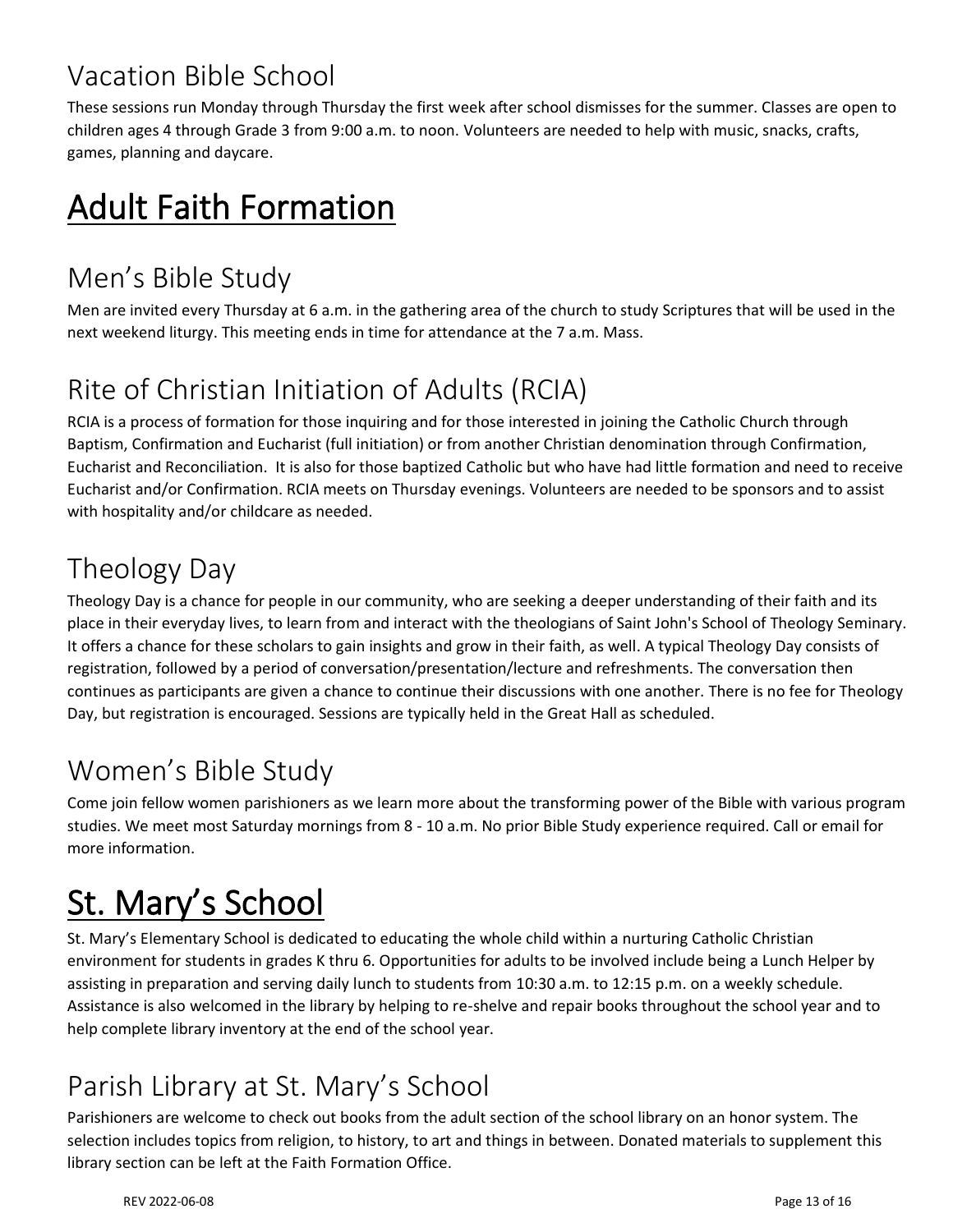# <span id="page-13-0"></span>**Supporting Organizations**

# <span id="page-13-1"></span>Christian Mothers

This group is a spiritual organization for Catholic women sixteen years and older. In October, they offer a Mass for their deceased members. In the spring they collaborate with the Daughters of Isabella in several projects such as planting flowers in front of the Great Hall and holding a Mother-Daughter Breakfast after a celebration of Mass for the members of the group.

# <span id="page-13-2"></span>Daughters of Isabella

This group welcomes all Catholic women sixteen years and older and their focus is on friendship, unity and charity. Daughters of Isabella meet every third Thursday of the month. They remember the birthdays of the elderly of the parish who are in a nursing home. They collect small annual dues and host a salad luncheon in June every year. The proceeds support several local charities including, but not limited to, Birthright and the St. Mary's School Scholarship Fund. They participate in preparing a breakfast and attending Mass for their living members in May. They offer a Mass for their deceased members in November and they gather to pray the rosary if one of their members dies.

# <span id="page-13-3"></span>Habitat for Humanity

Habitat for Humanity of Douglas County is a nonprofit, ecumenical Christian organization dedicated to eliminating substandard housing and homelessness here in Douglas County. All are welcome to help build homes, communities, and hope in Douglas County by volunteering in this ministry. [www.hfhdouglascounty.org](http://www.hfhdouglascounty.org/)

# <span id="page-13-4"></span>Knights of Columbus

Membership is open to all practicing Catholic men aged 18 and over. The principles of the Order are charity, unity, fraternity, and patriotism. The Knights are involved in many ways that promote the Gospel and enable them to become a spiritual force for the renewal of the Church in holiness, unity and truth. The Knights spread charity and unity among people by their sale of Tootsie Rolls to raise funds for special needs children. They volunteer for Special Olympics. They contribute heavily to all pro-life programs, local needs when tragedies strike, scholarships, specific urgent needs of the parish and school or wherever their help is needed.

# <span id="page-13-5"></span>Love INC

Love In the Name of Christ is a Christian volunteer-based organization with the mission of bringing local churches and their resources together to reach out to those in need physically, emotionally, financially and spiritually. Multiple volunteer opportunities exist as Love INC encourages church volunteers to share their interests and talents with those in need. Volunteers are also needed to assist in the operation of the Clearinghouse (the call center that receives and verifies clients' requests). Join the Love INC team and grow in your faith as you model Jesus' teachings to others!

#### <span id="page-13-6"></span>Mission Group

The St. Mary's Mission Group meets once a month for eight months of the year for fellowship and quilting. They are affiliated with the Mission Shop in our diocese and collect dental hygiene supplies for Guatemala. Their quilts are made and distributed around the world through the Diocesan Mission Office and, more locally, to the Red Lake Indian Reservation and to the Caring & Sharing Room in Alexandria. Quilters, 2-ply yarn and batting are always welcome in this ministry.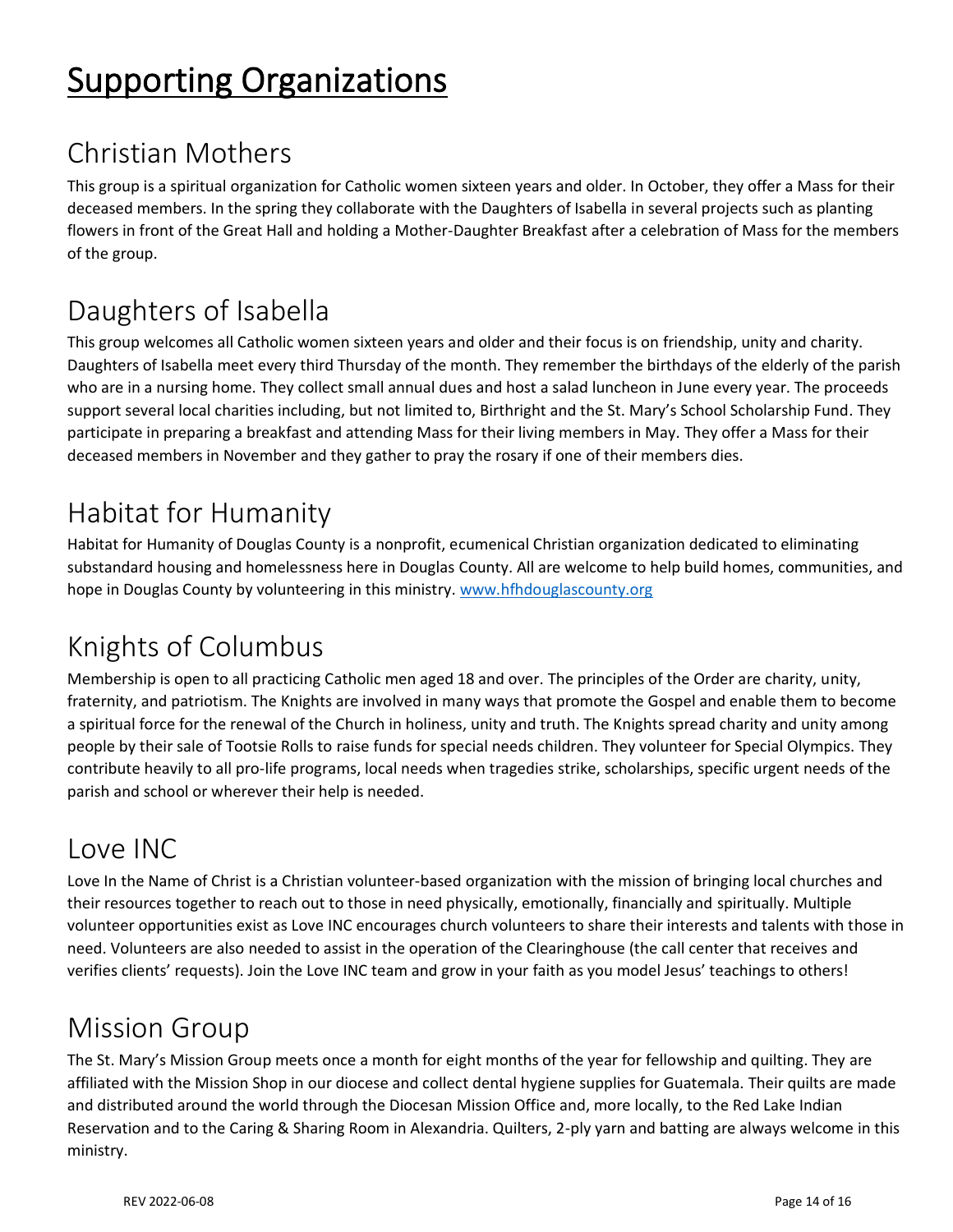# <span id="page-14-0"></span>Faith Enrichment Opportunities

# <span id="page-14-1"></span>Beginning Experience

Beginning Experience is an international program that helps facilitate the grief resolution process for those who have suffered such a loss through separation, divorce or death and frees them to again love themselves, others, and God. This is accomplished by offering time-tested and copyrighted grief resolution programs presented by trained peers. Founded by a Catholic nun and rooted in the Christian tradition, the ministry's open, ecumenical spirit serves those of all faiths. Beginning Experience of Central Minnesota is just one of over sixty teams serving communities across the United States. Team members lead participants through a program of presentations, private reflection, and small group sharing. A sense of community develops in an atmosphere of care and support that is the hallmark of each Beginning Experience weekend. [www.beginningexperiencecentralmn.org](http://www.beginningexperiencecentralmn.org/)

#### <span id="page-14-2"></span>Demontreville Retreat

Demontreville Retreats provide an opportunity for men of all religious backgrounds and convictions to spend a quiet weekend away from the noise and confusion of the business and social world. Retreats begin every Thursday at 6:30 p.m. and conclude after supper on Sunday evening. [www.demontrevilleretreat.com](http://www.demontrevilleretreat.com/)

# <span id="page-14-3"></span>Koinonia Retreat

Are you thinking about doing something for yourself to enrich your faith journey? Koinonia is a community experience in Christian living designed especially for adults 20 yrs. and older. It is a Catholic Retreat program sponsored by the Diocese of St. Cloud. The scheduled weekends begin at 5:30 p.m. on Friday and end on Sunday evening about 5:00 p.m. Full or partial scholarships are available for those in need. Applications and dates are available at [www.centralmnkoinonia.org](http://www.centralmnkoinonia.org/)

# <span id="page-14-4"></span>Marriage Encounter

The emphasis of Worldwide Marriage Encounter, a marriage enrichment program, is on communication between husband and wife who spend a weekend together, away from the distractions and the tensions of everyday life, to concentrate on each other. It's not a retreat, nor a marriage clinic, nor group sensitivity. It's a unique approach aimed at revitalizing Christian Marriage. This is a time for you and your spouse to be alone together. It is a time to rediscover each other and together focus on your relationship for an entire weekend. Every marriage deserves that kind of attention! [www.wwme.org](http://www.wwme.org/)

# <span id="page-14-5"></span>Pacem in Terris Hermitage

Pacem in Terris (Peace on Earth) is a Franciscan Center of Spirituality located near Isanti, MN, called to serve God's people through prayer and by providing the opportunity to retreat into the silence and solitude of a simple hermitage environment. The hermitages are nestled amid the natural beauty of forest, prairie, and a wildlife lake. Away from the struggles and influences of a secular society, the hermit/guest enters into the freedom of a "desert-like" environment, following Christ's example where "he would often go off to someplace where he could be alone to pray." Once free from the fast-paced, noisy, and over-scheduled life the hermit can more easily be aware of their needs both personally and in relationships. It becomes possible to listen, truly listen, to one's inner voice and the voice of God – allowing God to become the sole retreat director. [www.paceminterris.org](http://www.paceminterris.org/)